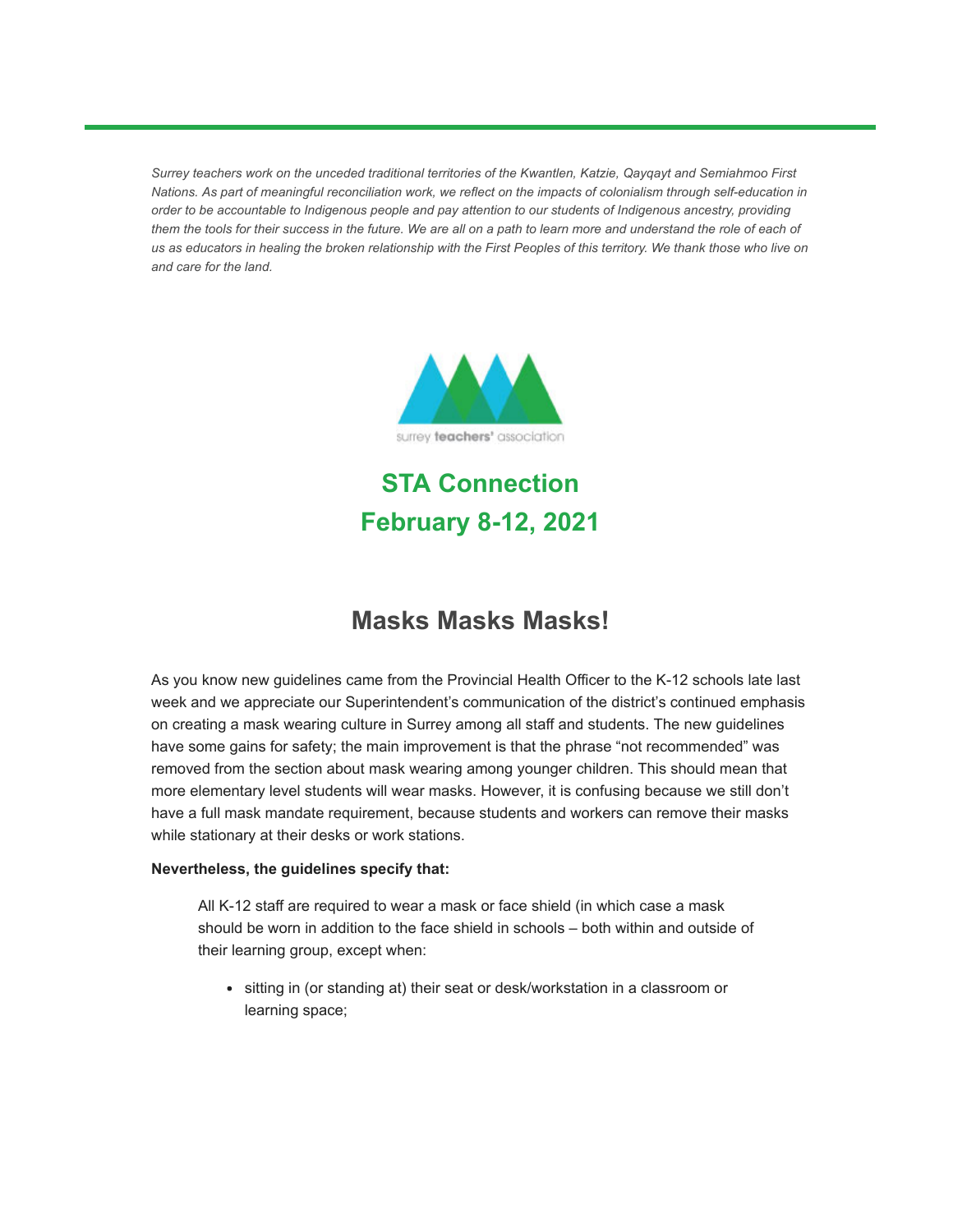- there is a barrier in place;
- eating and drinking; and
- outdoors.

It is clear that masks are an important part of preventing transmission. We are seeing a rise in cases among the 10-19 age group. Also, there are new variants that are reportedly more infectious, and we all need to do as much as possible to protect ourselves. If you have not already done so, request 3-layer masks from the District; you can request several at once.

Since Feb 3, 55 notices of exposure have gone out in our district, and 4 schools have had cohorts sent into self-isolation. This is extremely disruptive to those teachers who once again must switch gears to remote teaching. As well, these notifications of exposures to Covid-19 remind us all of the health threat that is still prevalent in our community. STA table officers have been attending morning staff meetings, and we have noticed that isolations of cohorts are now happening sometimes with just one case in the class, which is a change in practice compared to what was going on in the autumn, perhaps indicating a more aggressive response to control the virus wherever it is present in schools. We are glad to also see the improvements in the speed of the notifications going out to the affected schools.

## **Review of School Safety**

The BCCDC issued new guidelines for schools on February 4, 2021. They include the following:

- 1. Prevent crowding at all times; pay particular attention at the start and end of day.
- 2. Avoid close face-to-face contact whenever possible.
- 3. Assign staff to a specific cohort whenever possible.
- 4. Stagger recess, lunch and class transition times whenever possible.
- 5. Ensure that the use of masks does not reduce or replace practicing physical distancing and other prevention measures, for both students and staff.
- 6. Ensure prevention measures are in place in staff-only areas, including break and meeting rooms.
- 7. Implement music classes according to the British Columbia Music Educators' Association and the Coalition for Music Education in British Columbia Guidance for Music Classes.
- 8. Ensure physical activity is delivered in line with the guidance in this document.

If you see that these issues are not being addressed, please bring it to your administration. If you are not satisfied with their response, please bring it to your Health and Safety Committee and make recommendations. If administrators do not follow the committee's recommendations, they are required to provide a written response.

Please take a look at the [new guidelines](https://surreyteachers.us20.list-manage.com/track/click?u=37ec644ae87e34b54b3912660&id=2769522434&e=7261da6bdb).

# **Paid leave for people required to self-isolate**

Last week BCPSEA announced that people who have been required to self-isolate by public health (not just 811), and are not ill, will not lose pay or have to use sick leave. (It does not apply to situations where someone's child has been required to self-isolate, but the teacher has not.)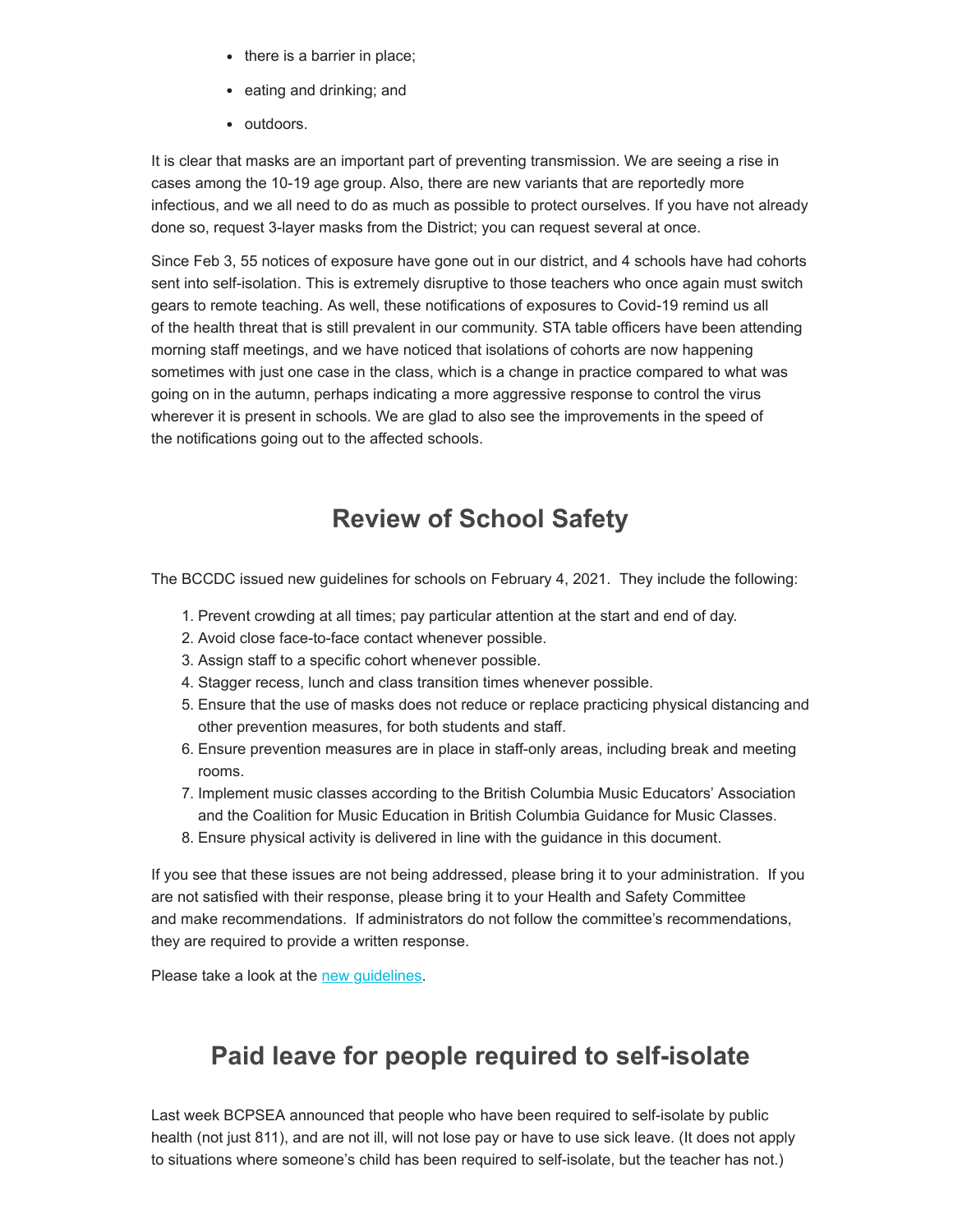Ideally, they will be able to continue doing their own job remotely. If this is not possible, their administrator will work with them to find some work that can be done from home. Unfortunately, these provisions do not apply to self-isolation before February 1. We are consulting and advocating with our HR department for more clarity on the procedures and processes in all the myriad possible scenarios.

#### **BCTF Rep Assembly report**

Surrey Local Representatives took part in the BCTF Winter Rep Assembly held on January 29th and 30th, 2021. Surrey Local Reps were vocal in their concerns about member safety and addressing injustice in education. The motions that we brought forth and were carried include advocating for creating safer (demand rapid testing in the case of variant, request 3 layer masks be provided) and inclusive school environments (ask school boards to adopt a commitment to UNDRIP, develop a workshop on anti- oppression issues for school advisors) and a commitment to solidarity (to state our solidarity with Dr. Amie Wolf of UBC).

If you'd like more information regarding the Rep Assembly or have any questions about the motions, please contact *r*<sub>@surreyteachers.org.</sub>



A short General Meeting will precede the regular STARA meeting on Feb 17th so we can elect further delegates to the BCTF AGM. Do you want to be one of those delegates? Check out the next article!

## **STA BCTF AGM Surrey Delegation Leaders and Call for Delegates**

A reminder that the BCTF Annual General Meeting 2021 will commence on Saturday, March 20, and conclude on Tuesday, March 23. Locals must elect their AGM delegates at local general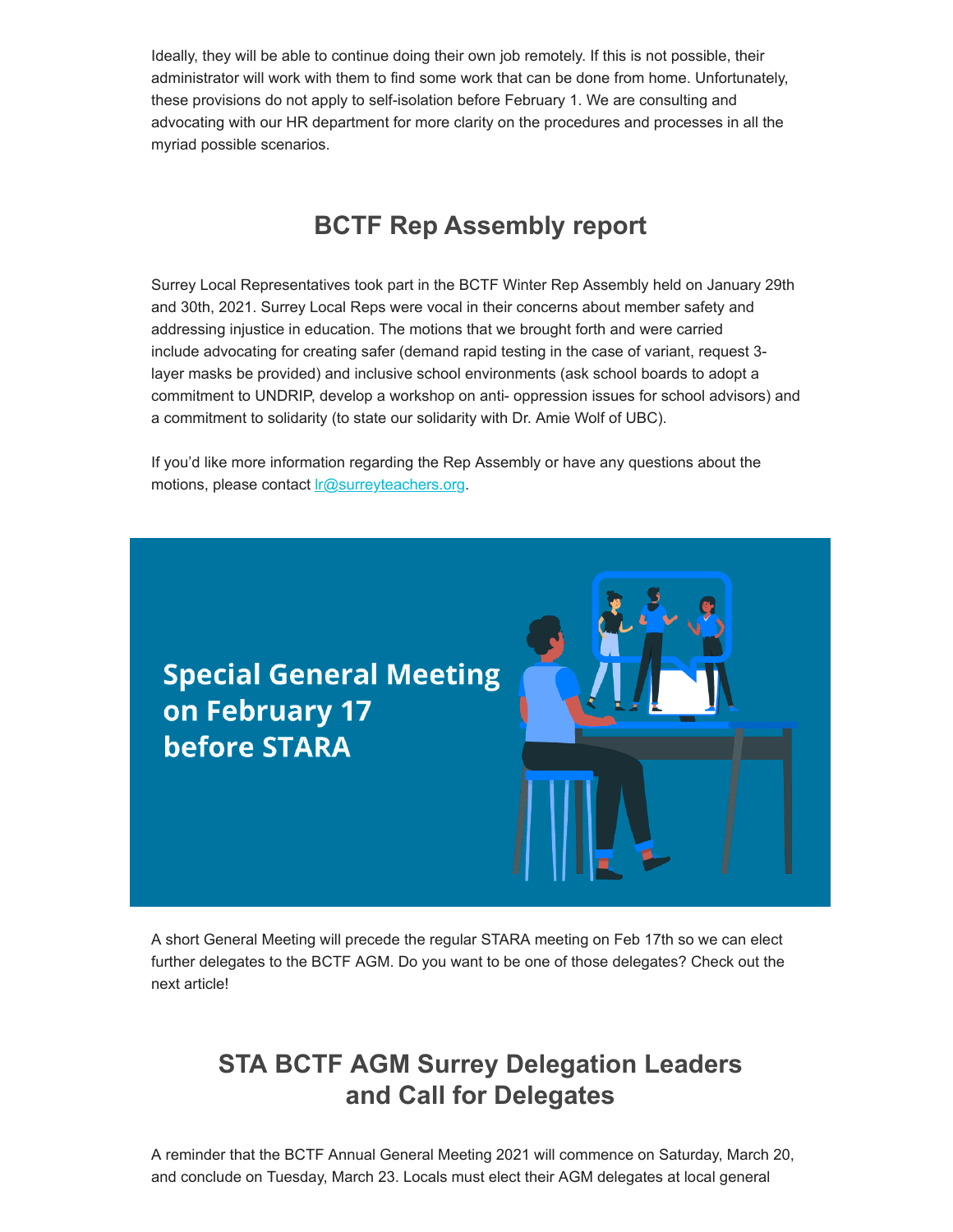meetings. So here is your **last chance** to get involved - please send in your name in advance and/or run off the floor. We still have room for 21 more delegates! Gavin Hainsworth and Marilyn Carr are our delegation leaders this year; feel free to email them with any questions.

# **Surrey Focus Day Pro-D**

Registration is now open for our Focus Day on February 19th, 2021 with keynote speaker Kevin Lamoureux. This keynote presentation will be exploring truth, reconciliation and wellbeing in schools and the role teachers play in this. Please [register on the Focus Day website.](https://surreyteachers.us20.list-manage.com/track/click?u=37ec644ae87e34b54b3912660&id=717b0d3c86&e=7261da6bdb)

## **STA Convention Call for Workshop Proposals**

Do you have a topic that you're passionate to share with colleagues? We know Surrey teachers are doing great work with their students and the STA Convention is now accepting workshop proposals for a wide range of topics. We are also proud to announce Gabor Mâté as our keynote speaker this year and be featuring a panel on equity and diversity. If you have an idea you would like to share with your colleagues, please [submit your proposals](https://surreyteachers.us20.list-manage.com/track/click?u=37ec644ae87e34b54b3912660&id=8f64a1f90b&e=7261da6bdb).

# **Teacher's Pension Plan Educational Offerings**

Through the BC Pension Corporation service provider, the TPP is offering online pension courses to understand more about the enrollment in our teacher pension plan. The courses being offered are as follows:

- *Getting to Know Your Pension* is an introduction to the TPP in a 15-minute online course.
- *Making the Most of Your Pension* is for the mid-career member. Take a 45-minute online course or a 75-minute instructor-led webinar.
- *Approaching Retirement* is for members within five years of retirement, also offered as a 45-minute online course or a 75-minute instructor-led webinar.

Further information and registration is on the [teacher pension plan website.](https://surreyteachers.us20.list-manage.com/track/click?u=37ec644ae87e34b54b3912660&id=93d8e2a460&e=7261da6bdb)

# **District Cyber Security Steering Committee seeks STA members**

We invite members to apply for the opportunity to participate in the District Steering Committee dealing with the Cyber Security Training Program rollout. If your interest is piqued and you would like more information, please email Julia directly at  $1$ v $p@s$ urreyteachers.org[, and then submit](https://surreyteachers.us20.list-manage.com/track/click?u=37ec644ae87e34b54b3912660&id=2a13a7c956&e=7261da6bdb) a CV to [reception@surreyteachers.org.](mailto:reception@surreyteachers.org) Deadline Feb 19th.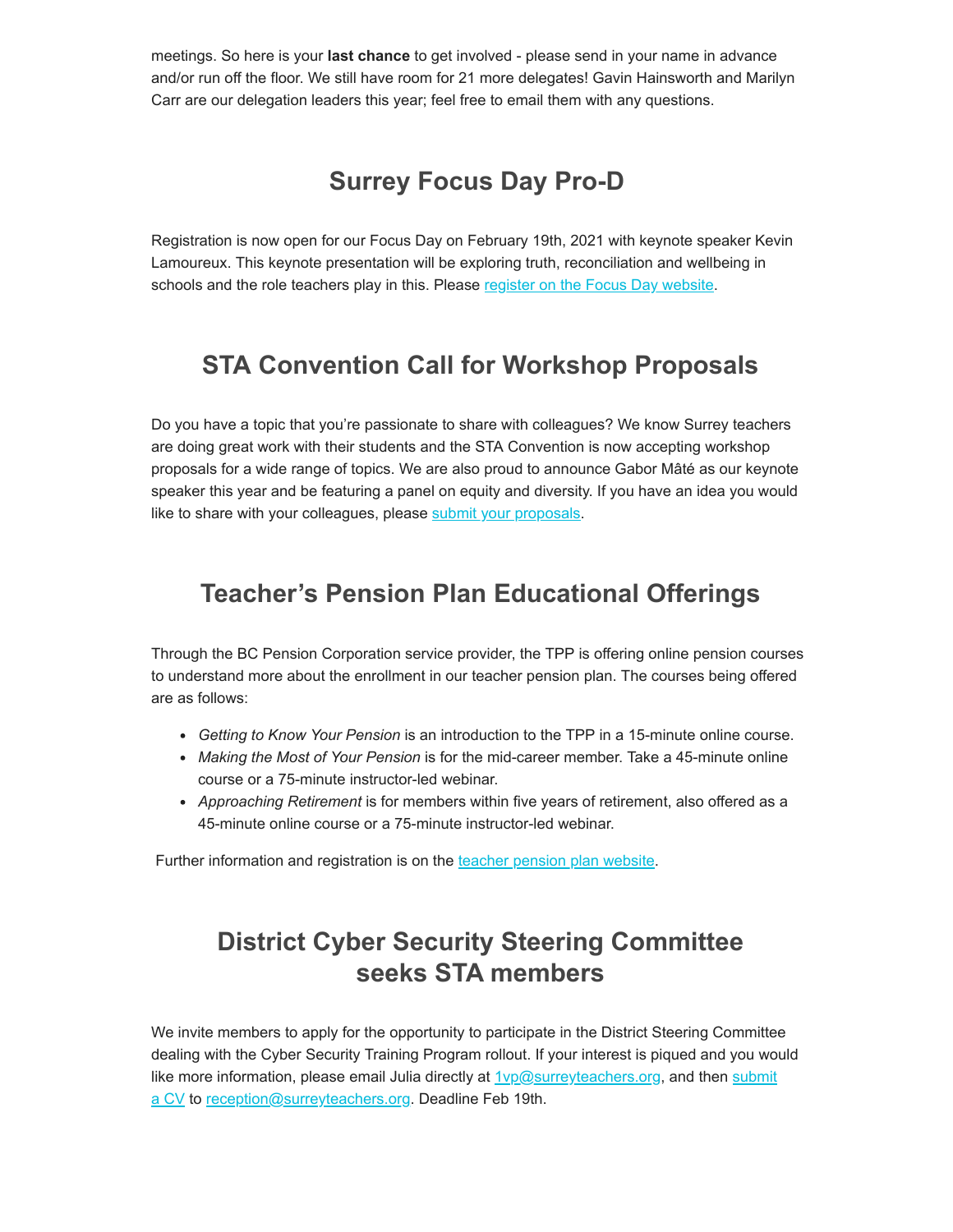# **Attention STA members who live in Langley**

For your information, the New Westminster District Labour Council (which we belong to) has endorsed **Stacey Wakelin** as candidate for Langley School Trustee by-election on February 27, 2021. **Holly Dickinson**, STA member who teaches at Sunrise Ridge, is also running. We know teachers are likely active voters in School Board elections, so we wanted to bring this information to your attention.

# **Winners of the 1st STA Social Event**

Congratulations to those of who won the Kahoot game played on February 4, 2021! The winners are as follows:

- 1st Place winner: Angela Marcakis winner of the \$100 Ultimate Dining Card
- 2nd place winner: Sharon Dhudwal winner of \$100 Happy
- 3rd place winner: Nicole Hurtubise winner of \$100 Happy
- 4th place winner: Shannon Ganshorn winner of \$50 gift card to Amazon
- 5th place winner: Sierra Rai winner of \$50 gift card to Earl's
- Door prizes went to: Jasvir Sidhu & Chanelle Brown each received a \$25 Starbuck's gift card

Congratulations to you all! Keep your eyes on the next STA Connection for your chance to win! The next social event will be in the beginning of March, details TBA.



#### **Success Stories for Mask Wearing**

The STA Connection is looking for success stories about how you have encouraged or motivated students to wear masks in class. Although we sometimes can't achieve a 100% compliance rate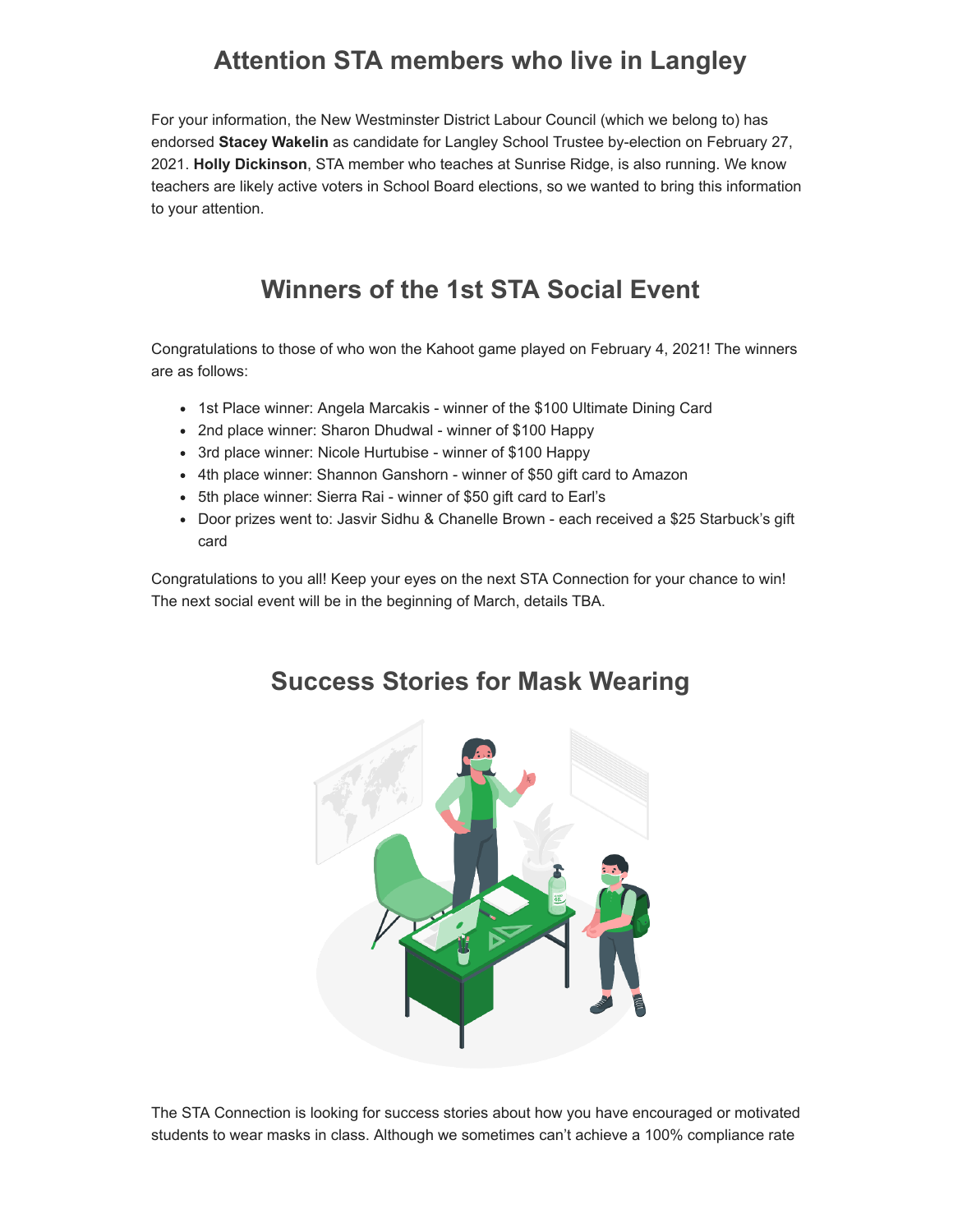in our classes, even having some improvement is great. We've love to hear from our membership and exchange tips on how we can work together to reduce the risk of Covid-19.

#### **Below are some effective strategies in a teacher's own words:**

"As our school's elementary music teacher, I see over 450 students per week. I'd say 20-30% of students wear their masks to music overall. There are around 2-3 classes out of the 21 divisions that I see which have a near 100% mask wearing culture due to the teachers insisting that their students do when they come to music. The younger divisions (kindergarten / grade 1) have only 1 to 2 students in class who wear masks. I am less concerned about these classes as I have designed my room to always stay 6 feet away from the students and I am speaking into a microphone with my piano and drum set as a physical barrier between me and the children. I wear my mask for every class I teach, and I leave the windows in my room open all day.

The concern came from my Grade 4 and 5 ukulele classes (5 divisions). Very few were wearing masks to music, and I often had to cross my "safety line" to assess students or help them individually. After one of these classes had to self-isolate due to COVID exposure, I set a firm boundary that I will not come within 6 feet of a student if they are not wearing a mask. I've had to remind students often who come up to me with help that they either need to put on their mask or stay further back. This firm boundary setting has encouraged a culture of mask wearing in music for these students. Often, they'll pull down their mask while they talk with friends and work together on their songs, but when they come up to be assessed by me, they'll put back on their mask.

My unrelated concern is how students will bunch together within their cohorts, despite my frequent reminders that we are experiencing a pandemic now. I have taped distanced seating spaces for students to sit on when they come into class or use instruments, but on open ended activities where students can choose where to sit, they immediately bunch up on the choir risers, and choose not to move after I give them kind safety suggestions. It appears many of them feel like there is no risk when they are within their cohort, and I think we could do better to ensure students are more vigilant even when they're in their cohort."

Please share any useful strategies on how you or a colleague have achieved mask wearing in your class by emailing [communications@surreyteachers.org.](mailto:communications@surreyteachers.org) We would like to highlight the active effort of our members to make our communities safer.

## **Want to Learn More About Territorial Acknowledgements?**

Unsure of where to begin with land acknowledgements and want to deepen your connection with the land? Join Ta7talíya Nahanee, Squamish, on February 24th, 2021 to personalize your [connection to the decolonizing practice of Acknowledging Indigenous Territories. You may register](https://surreyteachers.us20.list-manage.com/track/click?u=37ec644ae87e34b54b3912660&id=b4dce6b5d2&e=7261da6bdb) on Eventbrite.

#### **30th Annual Feb 14th Women's Memorial March**

On Sunday, Feb 14th 2020, we will gather at 10:30 am at Hastings and Main streets (Unceded xʷməθkwəy̓ əm (Musqueam), Sḵwx̱wú7mesh (Squamish), and Selilwitulh (Tsleil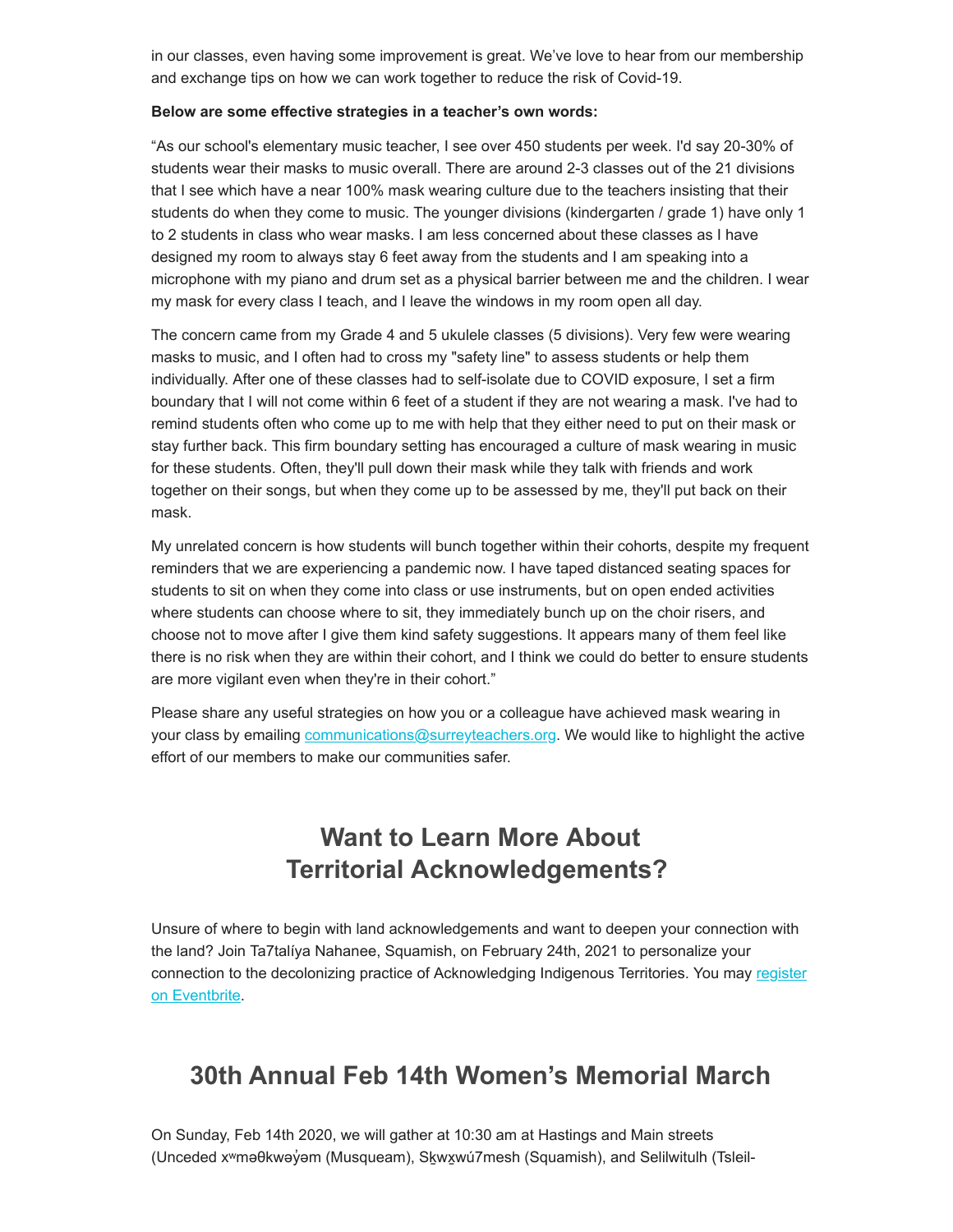Waututh) territories) where family members speak in remembrance. All COVID-19 protocols are in effect - social distancing and masks are required.

The first women's memorial march was held in 1992 in response to the murder of a woman on Powell Street in Vancouver. Out of this sense of hopelessness and anger came an annual march on Valentine's Day to express compassion, community, and caring for all women in Vancouver's Downtown Eastside, Unceded Coast Salish Territories.

The Women's Memorial March continues to honour the lives of missing and murdered women and all women's lives lost in the Downtown Eastside. Increasing deaths of many vulnerable women from the DTES leaves family, friends, loved ones, and community members with an overwhelming sense of grief and loss. Indigenous women disproportionately continue to go missing or be murdered with minimal to no action to address these tragedies or the systemic nature of gendered violence, poverty, racism, or colonialism.

This event is organized and led by women in the DTES because women – especially Indigenous women – face physical, mental, emotional, and spiritual violence on a daily basis.

The February 14th Women's Memorial March is an opportunity to come together to grieve the loss of our beloved sisters, remember the women who are still missing, and to dedicate ourselves to justice.



#### **Status of Women Committee**

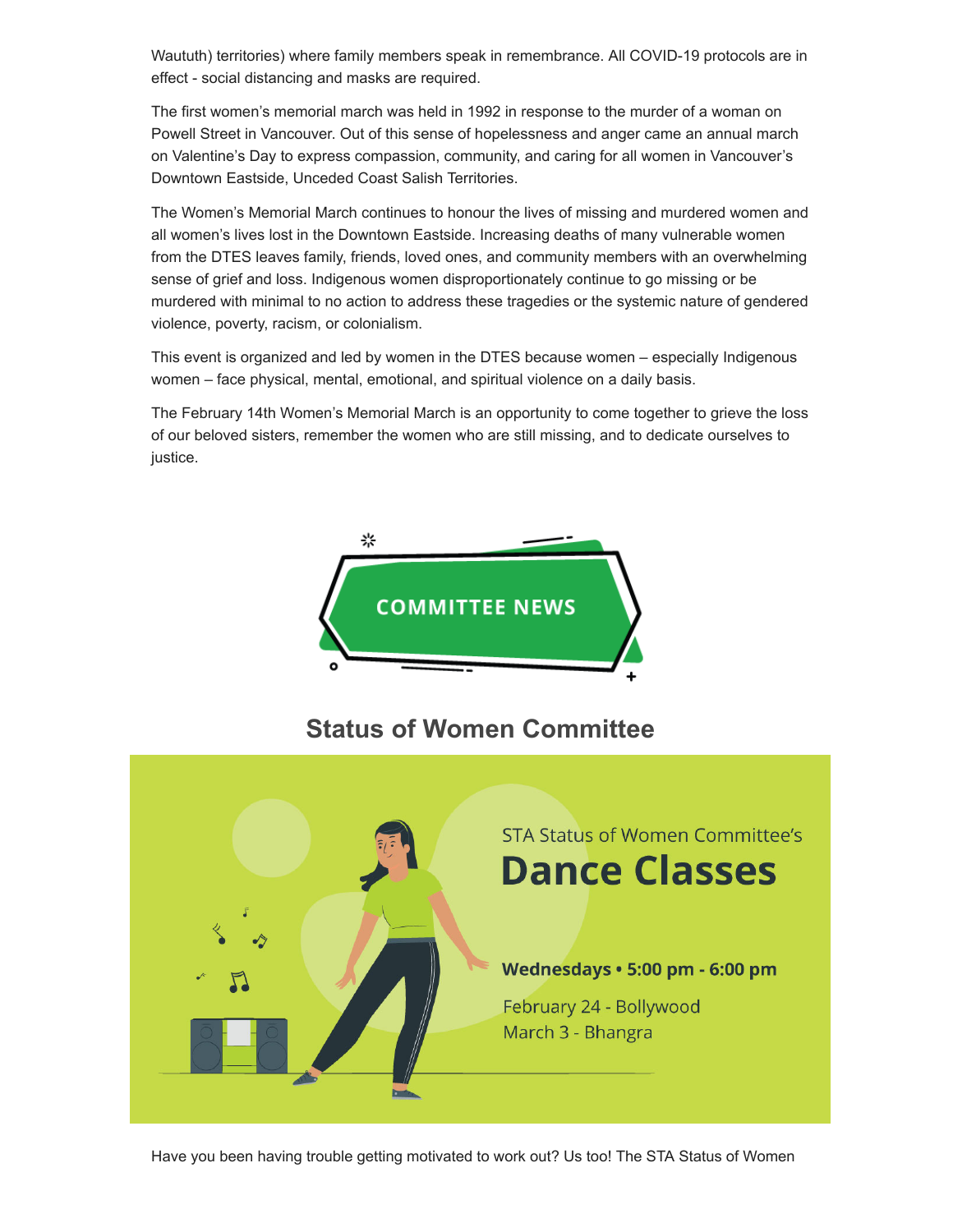Committee is hosting virtual dance classes on Wednesdays over the next few weeks. Come destress and have some fun with other Surrey teachers. You will burn calories and get a chance to learn choreography to a new style of dance every week! Regardless of your experience, join us virtually from the comfort of your home on Wednesdays from 5:00 pm to 6:00 pm. Register: [https://sow-dance.eventbrite.ca](https://surreyteachers.us20.list-manage.com/track/click?u=37ec644ae87e34b54b3912660&id=10a285bdcb&e=7261da6bdb)



Velma Moore, STA Status of Women committee member, is eager to get back to knitting and chatting with Surrey teachers! Grab your needles and some yarn and safely connect with us from the comfort of your home. Open to all levels of knitters, beginners can learn something new, and those with more experience can enjoy the company while you work on your own projects. This BYOB event happens weekly at 7:00 pm on Fridays! For more info, feel free to contact Velma at [moore\\_v@surreyschools.ca](mailto:moore_v@surreyschools.ca). Register: [https://sow-knit.eventbrite.ca](https://surreyteachers.us20.list-manage.com/track/click?u=37ec644ae87e34b54b3912660&id=d4be53c452&e=7261da6bdb)



#### **STA EVENTS**

February 12 - [Knit, Chat, and Wine Night](https://surreyteachers.us20.list-manage.com/track/click?u=37ec644ae87e34b54b3912660&id=caacbf20a4&e=7261da6bdb) February 16 – AGM Delegates Training February 17 – General Meeting and STARA

#### **OTHER IMPORTANT DATES**

February is Black History Month Feb 17 – Black history month webinar February 17–21 – BC Heritage Week